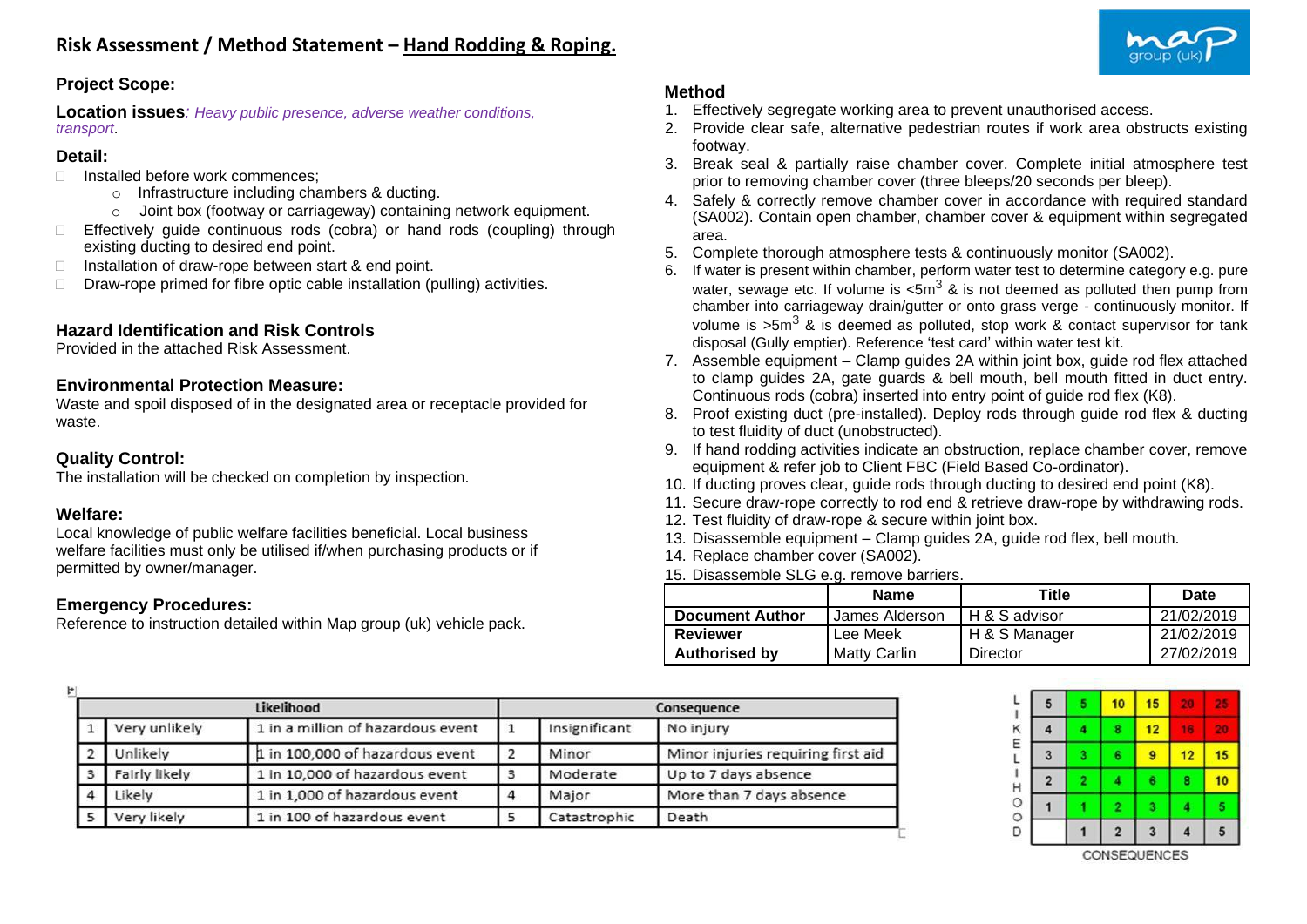| $\Box$<br>$\overline{\circ}$ | Location / Activity<br><b>Hazard</b> | Who might be harmed,<br>The Hazardous Event | <b>Controls</b> | <b>Risk Rating</b> |          |
|------------------------------|--------------------------------------|---------------------------------------------|-----------------|--------------------|----------|
|                              |                                      | <b>The Consequences</b>                     |                 |                    | <b>n</b> |

| $\circ$ | Carriageway /<br>removing equipment<br>from vehicle.<br>Traffic / Construction<br>vehicles. | $\blacktriangleright$<br>❖                          | Technician(s).<br>Impact from passing vehicle.<br>Catastrophic.                          | 2.<br>3.        | Construction site induction provided by developer.<br>Vehicle to be parked with side door (access to cargo hold) adjacent to the<br>footway.<br>Mandatory high-visibility clothing to be worn at all times.                                                                                                                                                                                             | $\mathbf{1}$   | 5 | 5              |
|---------|---------------------------------------------------------------------------------------------|-----------------------------------------------------|------------------------------------------------------------------------------------------|-----------------|---------------------------------------------------------------------------------------------------------------------------------------------------------------------------------------------------------------------------------------------------------------------------------------------------------------------------------------------------------------------------------------------------------|----------------|---|----------------|
|         | Lifting operations e.g.<br>carrying equipment /<br>tooling.<br><b>Manual handling</b>       | $\blacktriangleright$<br>❖                          | Technician(s).<br>Inappropriate manual handling.<br>Major musculoskeletal injury.        | 1.<br>2.<br>3.  | Manual handling training provided (induction).<br>TBT on manual handling provided at 1-year intervals.<br>Regular refresher training at 3 yearly intervals.                                                                                                                                                                                                                                             | $\overline{2}$ | Δ | 8              |
| $\circ$ | Pushing / pulling<br>activities e.g. hand<br>rodding.<br>Manual handling.                   | $\blacktriangleright$<br>❖                          | Technician(s).<br>Inappropriate manual handling.<br>Major musculoskeletal injury.        | 1.<br>2.        | Specific manual handling training provided (technician assessments).<br>Regular refresher training at 3 yearly intervals.                                                                                                                                                                                                                                                                               | $\overline{2}$ | 4 | 8              |
|         | Pushing / pulling<br>activities e.g. hand<br>rodding.<br>Defective equipment<br>(rods).     | $\blacktriangleright$<br>❖<br>$\blacktriangleright$ | Technician(s).<br>Blow from flailing equipment (rods).<br>Major injury.                  | 1.<br>2.<br>3.  | Equipment inspection training provided (K8 or equivalent).<br>PPE provided e.g. eye protection, safety helmet, hand protection (gloves), to be<br>worn by all engineers carrying out the activity or at risk from being struck by the rods.<br>Regular refresher training at 3 yearly intervals.                                                                                                        | 1              | 4 | $\overline{a}$ |
| $\circ$ | Accessing / working on $\triangleright$<br>underground services.<br>Electricity.            | ❖                                                   | Technician(s).<br>Contact with live conductors.<br>Catastrophic.                         | 1.              | Approved / Insulated tooling.<br>Voltage detection equipment (pen) provided.                                                                                                                                                                                                                                                                                                                            | 1              | 5 | 5              |
| $\circ$ | Accessing / working on<br>underground services.<br>Gas.                                     | $\blacktriangleright$<br>$\clubsuit$<br>❖           | Technician(s).<br>Explosive atmosphere.<br>Oxygen deficient atmosphere.<br>Catastrophic. | 1.<br>2.<br>3.  | Calibrated Gas Detection Unit (GDU) provided.<br>Gas testing / monitoring - GDU usage / training provided on induction & at regular<br>intervals - SA002 assessment.<br>Utility provider contact number available on request (supervisor).                                                                                                                                                              | $\overline{2}$ | 5 | 10             |
| $\circ$ | Accessing / working on<br>underground services.<br>Sharps.                                  | $\blacktriangleright$<br>$\bullet$                  | Technician(s).<br>Infection.<br>Major illness.                                           | 1.<br>2.<br>l3. | Technician training on surveying area / needle stick injuries / discarded sharps /<br>disease & infection - provided on induction & technician assessments (SA002).<br>Sharps hotline number provided to technician on induction & at regular intervals<br>via TBT.<br>Regular refresher training on removal of chamber cover / surveying (sweep) work<br>area via TBT / practical assessments (SA002). | $\mathbf{2}$   | Δ | 8              |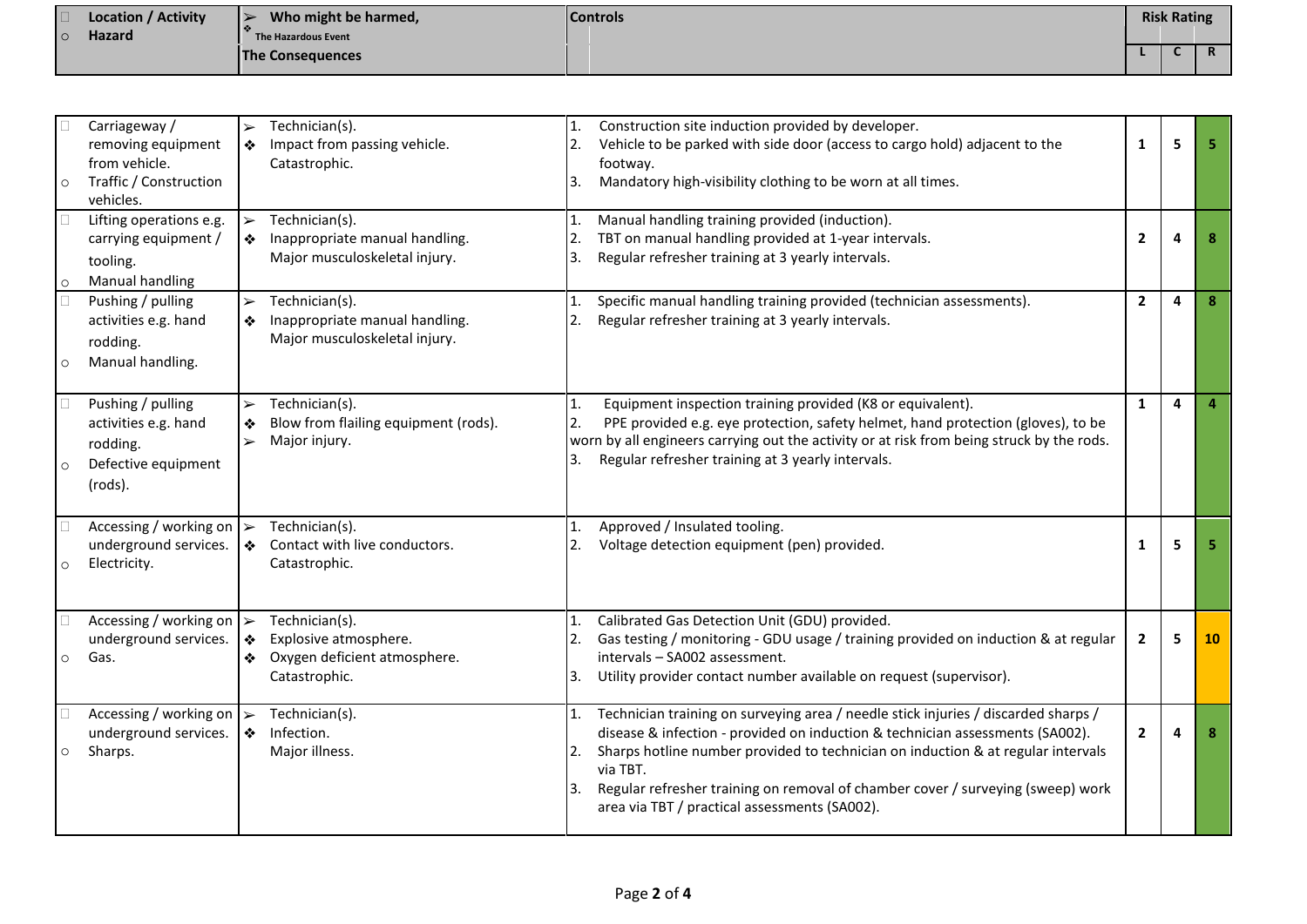|         | <b>Location / Activity</b> | $\blacktriangleright$ | Who might be harmed,    | <b>Controls</b> | <b>Risk Rating</b> |              |
|---------|----------------------------|-----------------------|-------------------------|-----------------|--------------------|--------------|
| $\circ$ | <b>Hazard</b>              | I ⊰⊱                  | The Hazardous Event     |                 |                    |              |
|         |                            |                       | <b>The Consequences</b> |                 |                    | $\mathbf{a}$ |

| $\circ$ | Accessing / working on $\triangleright$<br>underground services.<br>Venomous insects.                   | $\bullet$                  | Technician(s).<br>Stung / bitten by venomous insect.<br>Minor injury.                                                  | 2.                   | Training / instruction involving: Leaving undisturbed / gathering photographic<br>evidence (insect) / seeking medical advice.<br>Refresher training.                                                                                                                                                                                                                                                                                               | $\mathbf{1}$   | $\overline{2}$ | $\overline{2}$ |
|---------|---------------------------------------------------------------------------------------------------------|----------------------------|------------------------------------------------------------------------------------------------------------------------|----------------------|----------------------------------------------------------------------------------------------------------------------------------------------------------------------------------------------------------------------------------------------------------------------------------------------------------------------------------------------------------------------------------------------------------------------------------------------------|----------------|----------------|----------------|
| $\circ$ | Accessing / working on $\triangleright$<br>underground services.<br>Rodents / Vermin.                   | ❖                          | Technician(s).<br>Infection.<br>Major Illness.                                                                         | 1.<br>2.             | Leptospirosis awareness training included on induction & SA002 assessment.<br>Leptospirosis card issued on induction. Instructed that card must be carried at all<br>times.<br>3. TBT on disease /awareness provided at 1-year intervals.                                                                                                                                                                                                          | 1              | 5              | 5              |
| C       | Accessing / working on $\triangleright$<br>underground services.<br>Exposed chamber.                    | $\blacktriangleright$<br>❖ | Technician(s).<br>General public.<br>Falling into chamber.<br>Major injury.                                            | 1.<br>2.<br>3.<br>4. | Training provided on safe removal of chamber cover / guarding exposed chamber.<br>Technician assessments on safety underground (SA002).<br>Gate guards / barriers provided.<br>Sandbags issued for adverse weather conditions i.e. wind.<br>Refresher training provided at regular intervals.                                                                                                                                                      | $\overline{2}$ | 5              | 10             |
| $\circ$ | Accessing / working on $\rightarrow$<br>underground services.<br>Silted / flooded<br>chamber.           | ❖                          | Technician(s).<br>Infection.<br>Major illness.                                                                         | 1.<br>2.<br>3.       | Training / instruction provided on safety underground assessment (SA002) i.e.<br>identification of pure & polluted water.<br>Instruction provided on removing excess water from chamber (SA002).<br>Water test kit provided.<br>If chamber is 'silted' then advised to inform supervisor & request civils cleanse.<br>If flooded & volume is $>5m^3$ & is deemed as polluted, stop work & contact<br>supervisor for tank disposal (Gully emptier). | 1              | 4              |                |
| $\circ$ | Accessing / working on $\rightarrow$<br>underground services.<br>Lifting / removal of<br>chamber cover. | $\bullet$                  | Technician(s).<br>Inappropriate manual handling.<br>Major musculoskeletal injury.<br>Major crush injury - foot / hand. | 3.<br>4.<br>5.<br>6. | Manual handling training provided (induction).<br>Training provided on safe removal of chamber cover (induction). Technician<br>assessments on safety underground (SA002).<br>Correct chamber cover removal keys / associated equipment provided.<br>PPE provided e.g. steel toe capped footwear.<br>On site manual handling training.<br>Regular refresher training at 3 yearly intervals.                                                        | $\overline{2}$ | $\sqrt{2}$     | 8              |
|         | Accessing / working on $\rightarrow$<br>underground services.<br>Draw-rope.                             | $\blacktriangleright$<br>❖ | Technician(s).<br>General public.<br>Slip / trip / fall over cable.<br>Major injury.                                   |                      | Retain draw-rope within working area (K8).<br>SLG provided e.g. gate guards / barriers.<br>Regular refresher training at 3 yearly intervals.                                                                                                                                                                                                                                                                                                       | $\overline{2}$ | 4              | 8              |